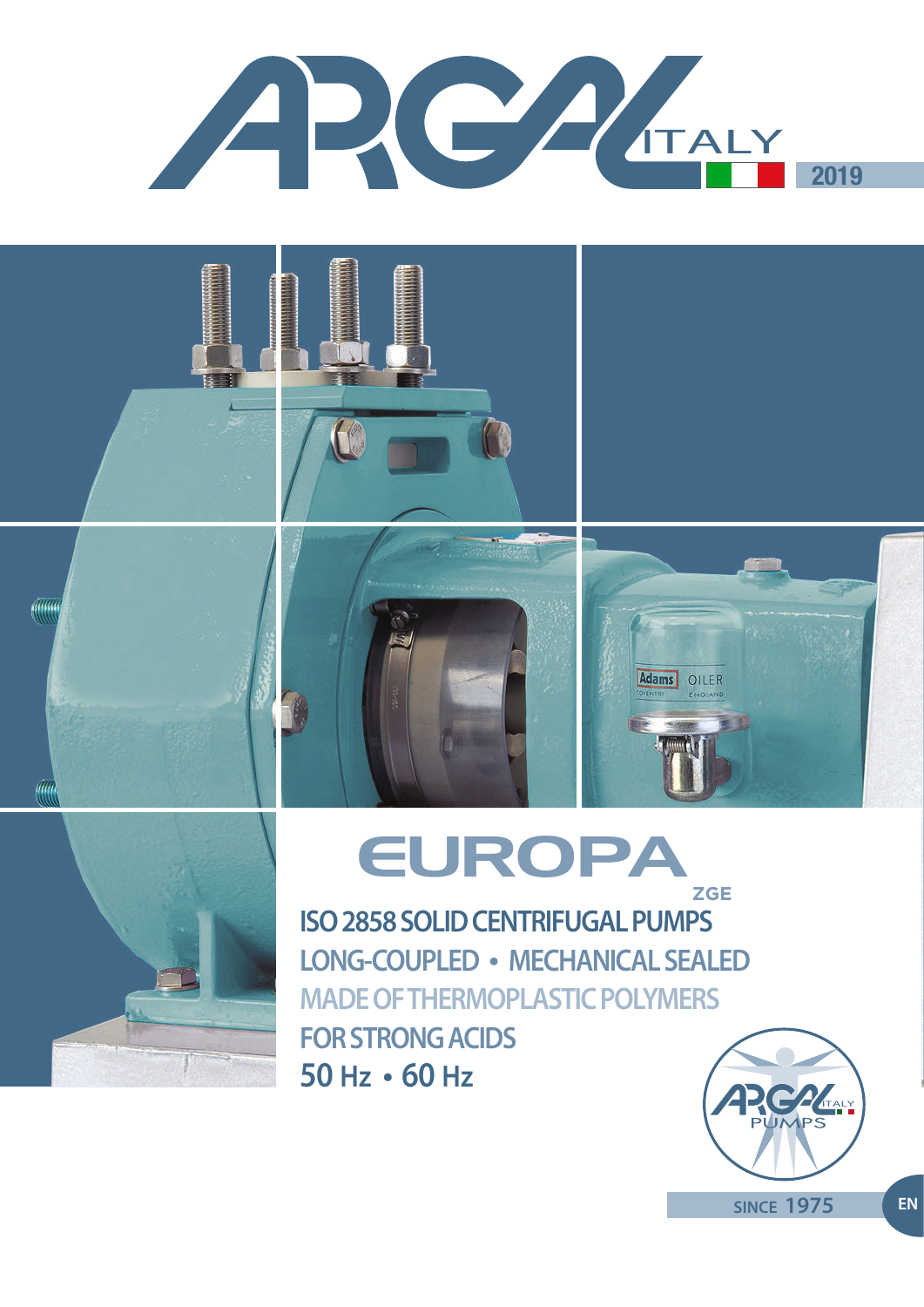# **SOLID NON-METALLIC CENTRIFUGAL PUMPS**

# **ISO 2858**

The range **EUROPA ZGE** is composed of mech-sealed centrifugal pumps for process applications with the casing machined as solid-block for more strength. The casing's metallic covers help to prevent any static stress provoked by piping loads. How? by absorbing the shock throughout metal flanges.

These solid non-metallic centrifugal pumps are ideal for strong and aggressive chemicals. The various choice of highquality materials and the different executions of mechanicals seals are making **EUROPA** pumps perfect in any condition.



### **MATERIALS**

Thanks to the various version of chemically resistant materials, the many execution available for mechanical seals and material combination, **ARGAL** offers the right solution for any pumped liquid.

| <b>VERSION</b>       | <b>FC</b>      | <b>WR</b> | <b>WF</b>   | PE    | QR         |  |
|----------------------|----------------|-----------|-------------|-------|------------|--|
| <b>PUMP CASING</b>   | <b>PVDF</b>    | PP        | <b>PVDF</b> | PFHMW | <b>PVC</b> |  |
| <b>IMPELLER</b>      | <b>PVDF</b>    | PP        | PP          | PEHMW | <b>PVC</b> |  |
| <b>PLATE</b>         | <b>PVDF</b>    | PP        | PP          | PFHMW | <b>PVC</b> |  |
| <b>SLEEVES</b>       | <b>PVDF</b>    | PP        | PP          | PFHMW | <b>PVC</b> |  |
| <b>METAL FLANGES</b> | <b>GHISA</b>   |           |             |       |            |  |
| <b>SUPPORT</b>       | <b>GHISA</b>   |           |             |       |            |  |
| <b>BASE</b>          | <b>ACCIAIO</b> |           |             |       |            |  |
| <b>STD GASKET</b>    | <b>FPM</b>     |           |             |       |            |  |

## **ISO 2858 CONFORMITY (DIN 24256 - BS 5257 - NFE 44121)**

**EUROPA** pumps are respecting ISO 2858 standards regarding the operating point and main constructive dimensions of the pump, the baseplate, the coupling and the seal. These standards give a great advantage of interchangeability / complete or partial customisation of the pump.

## **SECTORS OF APPLICATION**

**EUROPA** range was conceived for "process" applications and suitable for acids, hydroxide and salt solutions used in various concentrations and temperatures, such as strong acid mixture, electrolytic batsh, aromatic hydrocarbons, chlorides or alcohol:

- Chemical and pharmaceutical processes
- Textile industries and dye treatments
- Water and wastewater treatments
- Chemicals' transfer, loading and distribution
- Galvanic treatments
- Heat exchangers in anodizing industries
- Surface treatments and electroplating processes
- Chemical mixture recirculation
- Scurbbing towers and depuration plants

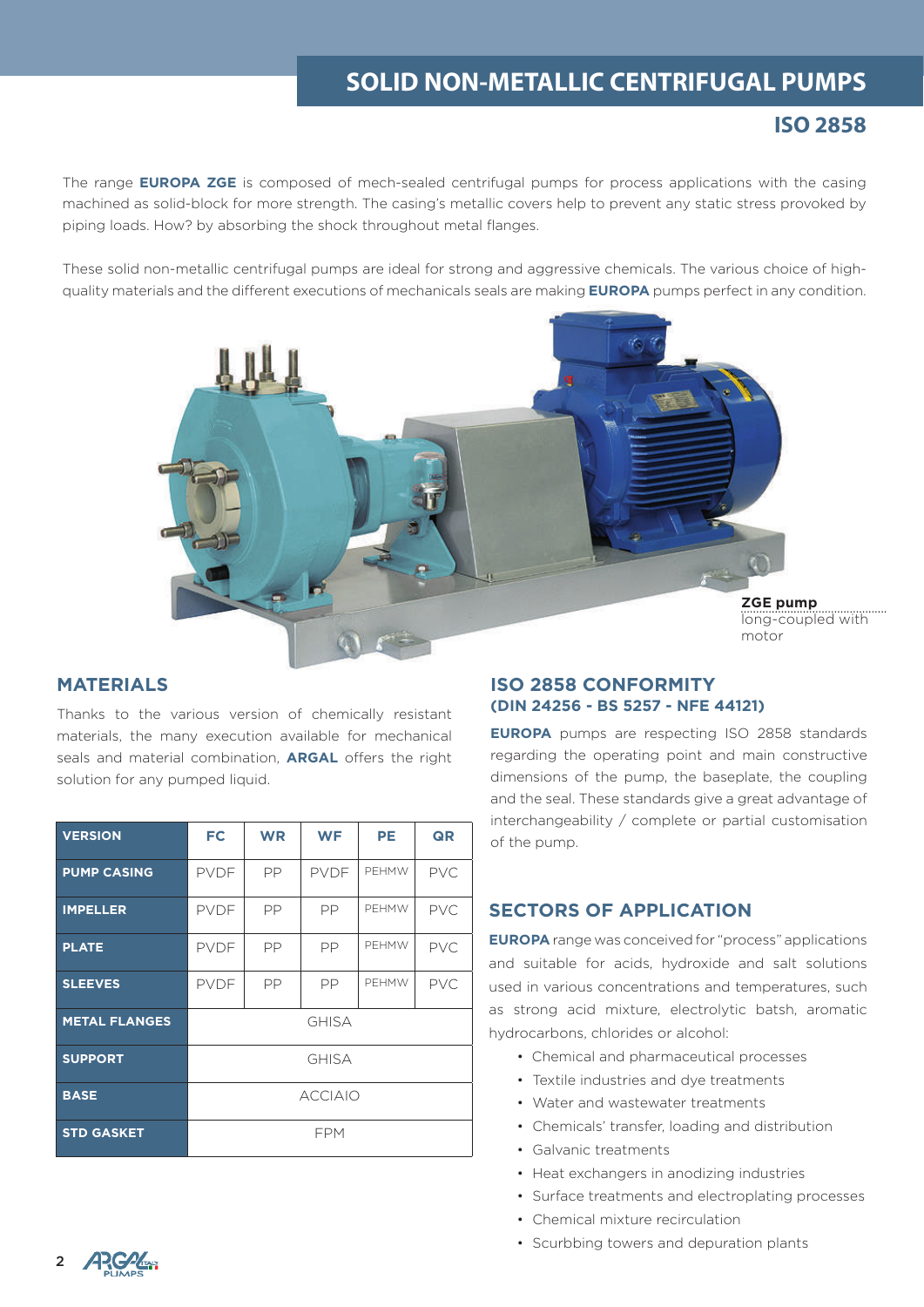**50 Hz 60 Hz**

**2900 rpm**



Capacity (m<sup>3</sup>/h)

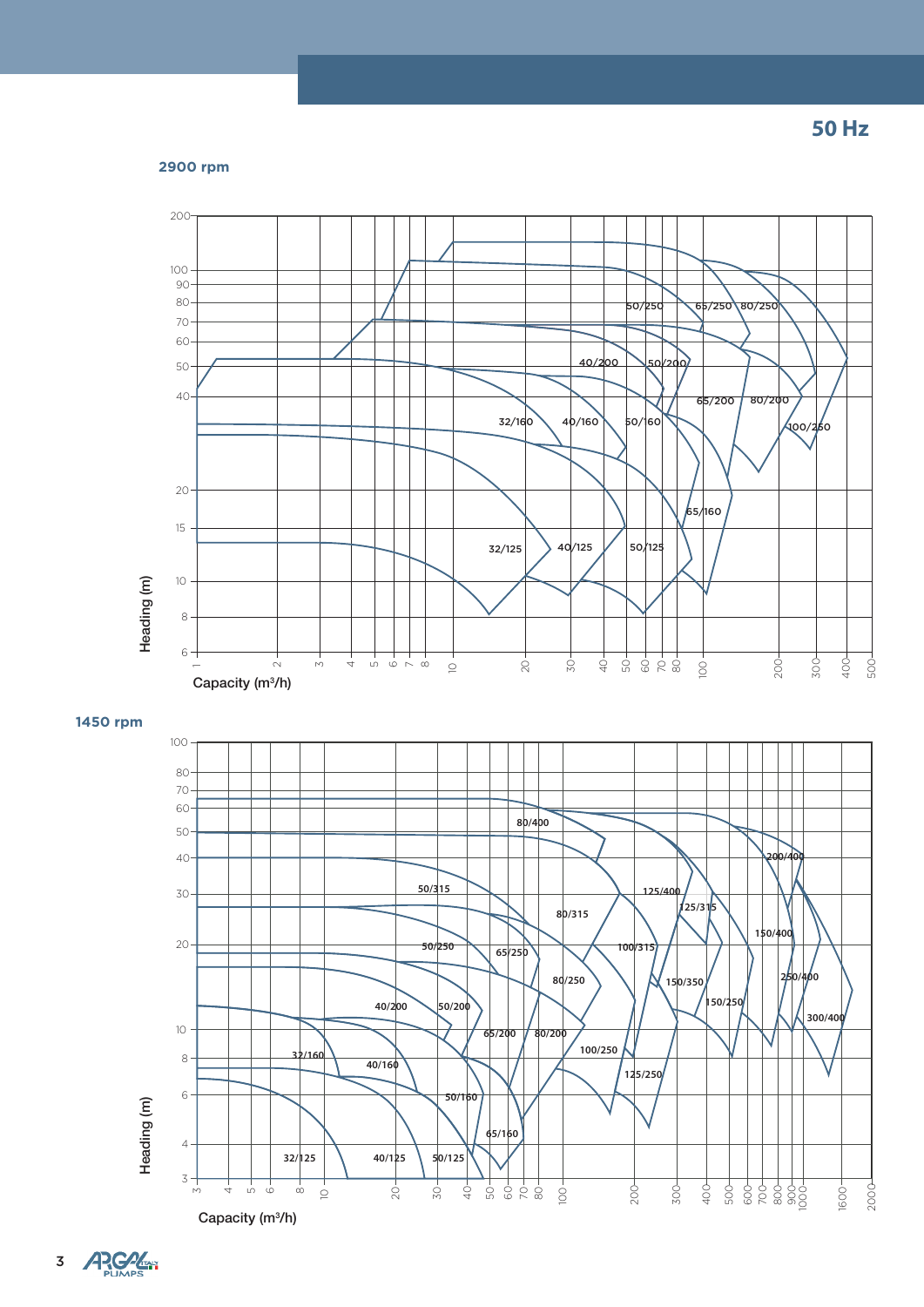

# **CURVES**

**60 Hz**

#### **3500 rpm**



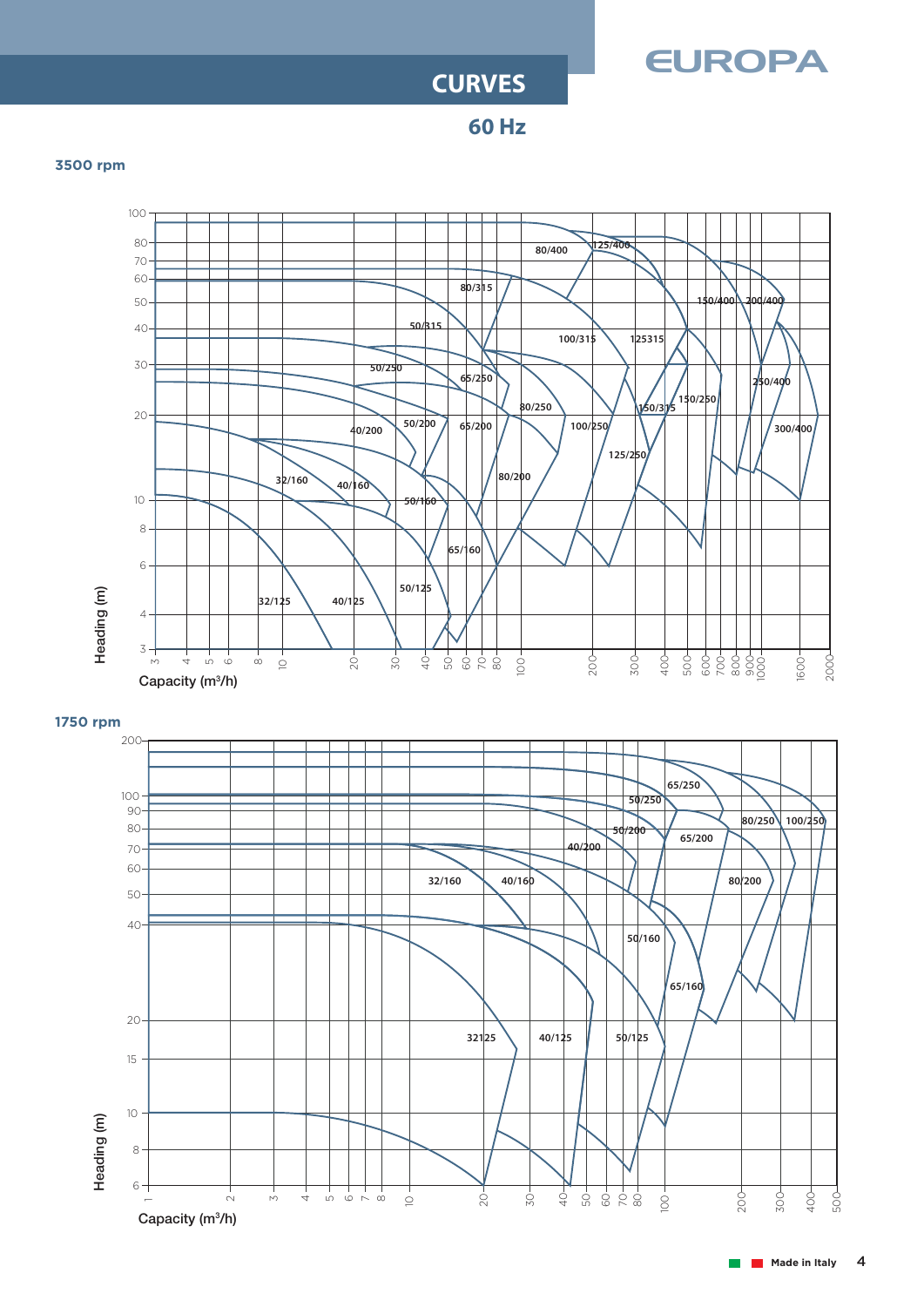# **A LARGE CHOICE OF CONFIGURATION**

# **EUROPA**

# **FOR ALL APPLICATIONS**

## **COMPONENTS**

| П                     | Front cover        |
|-----------------------|--------------------|
| 2                     | Rear cover         |
| ❸                     | Support            |
| ❹                     | Volute casing      |
| ❺                     | Intermediate plate |
| ❺                     | Impeller           |
| Ø                     | O-ring             |
| ❸                     | Seal chamber       |
| ❷                     | O-ring             |
| $\boldsymbol{\omega}$ | Drain plug         |
| ❶                     | Mechanical seal    |
| ⊕                     | Bearing            |
| ⊕                     | Bearing            |
| Ø                     | Shaft              |
| ⊕                     | Support foot       |
| (16)                  | Lubrificating bulb |
|                       |                    |



## **MECHANICAL SEALS**

| <b>EXECUTION</b>                | $SE1-$<br>SF <sub>1</sub>   | $SE3-$<br>SF3 | $B1-$<br>IP3                       | <b>B3-</b><br>IP <sub>5</sub> | TS <sub>2</sub> | TS3        | $M3-$<br>DE3 | M4-<br>DE4 | <b>M5-</b><br>DE5 | <b>M9</b>  | <b>M10</b> |
|---------------------------------|-----------------------------|---------------|------------------------------------|-------------------------------|-----------------|------------|--------------|------------|-------------------|------------|------------|
| <b>ROTATING</b><br><b>PARTS</b> | $PTFE + glass$              |               | <b>SiC</b>                         |                               | Carbon          | <b>SiC</b> | Carbon       |            | <b>SiC</b>        | <b>SiC</b> | <b>SiC</b> |
| <b>FIXED</b><br><b>RINGS</b>    | $\mathsf{Al}_2\mathsf{O}_3$ |               | SiC<br>$\mathsf{Al}_2\mathsf{O}_3$ |                               |                 | SiC        | AI2O3        | <b>SiC</b> |                   |            |            |
| <b>GASKETS</b><br>(standard)    |                             |               | <b>FPM</b>                         |                               |                 |            |              |            |                   |            |            |

## **BACK PULL-OUT SYSTEM**

The **ZGE** series is equipped with the back pull-out system that allows the dismantling of the internal and mechanic parts of the pump without disconnecting the casing from the fittings and without moving the motor.